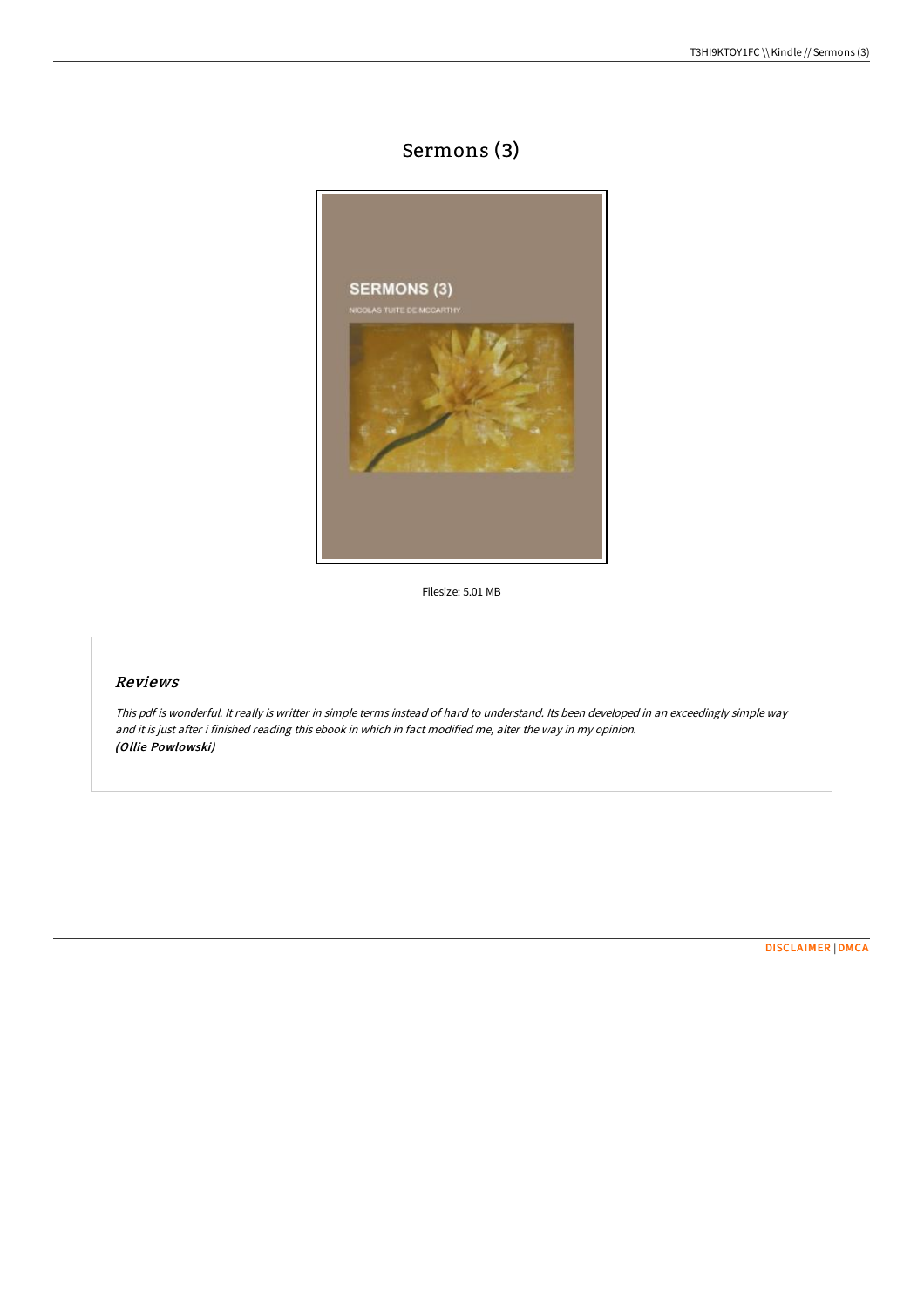## SERMONS (3)



To download Sermons (3) PDF, you should access the web link under and save the ebook or have accessibility to other information which are have conjunction with SERMONS (3) book.

RareBooksClub. Paperback. Book Condition: New. This item is printed on demand. Paperback. 20 pages. Original publisher: Golden, Colo. : National Renewable Energy Laboratory, 2006 OCLC Number: (OCoLC)173666150 Subject: Photovoltaic cells -- Research. Excerpt: . . . liquid deposit smooth larger area solar cells and to improve the overall power efficiency of these inexpensive devices are now being developed under an NSF STTR Phase I grant. Lifetime Properties of Device Structures Lifetime behavior of all three types of devices ( polymer blends, TiOx layers, and PCBM blends ) was monitored for changes in their IV-curves and quantum efficiency upon exposure to solar radiation. The blended devices were observed to degrade the fastest ( typically 30 days ), with PCBM blends being the most unstable, while the TiOx layers were stable for the duration of the test ( 80 days ). The rapid degradation of the blends appeared to be caused by UV-PEDOT PCBM: Thio Al induced damage to the PEDOT-PSS and PPV polymers that was mitigated by including TiOx in the device structure. The rapid degradation of the PCBM blend devices were also observed for devices kept in a dark dry nitrogen atmosphere. The significantly short shelf life ( 7 days ) of PCBM blend ( Figure 9, top ) was likely due to the chemical change in PCBM itself or a chemical reaction with PCBM. In those 7 remained days, the Isc decreased by 60 while the Voc constant. In contrast, the TiOx devices showed shelf life of over one year ( Figure 9, bottom ). The V and FF both oc TiOx Thio Au increased while I remained constant. The largest increase in sc occurred within the first 30-60 days, and eventually Voc reached 0. 8 V. This is due to the evolution of Au-polymer Fig. 9: Shelf-life of...

B Read [Sermons](http://techno-pub.tech/sermons-3.html) (3) Online  $\rightarrow$ [Download](http://techno-pub.tech/sermons-3.html) PDF Sermons (3)